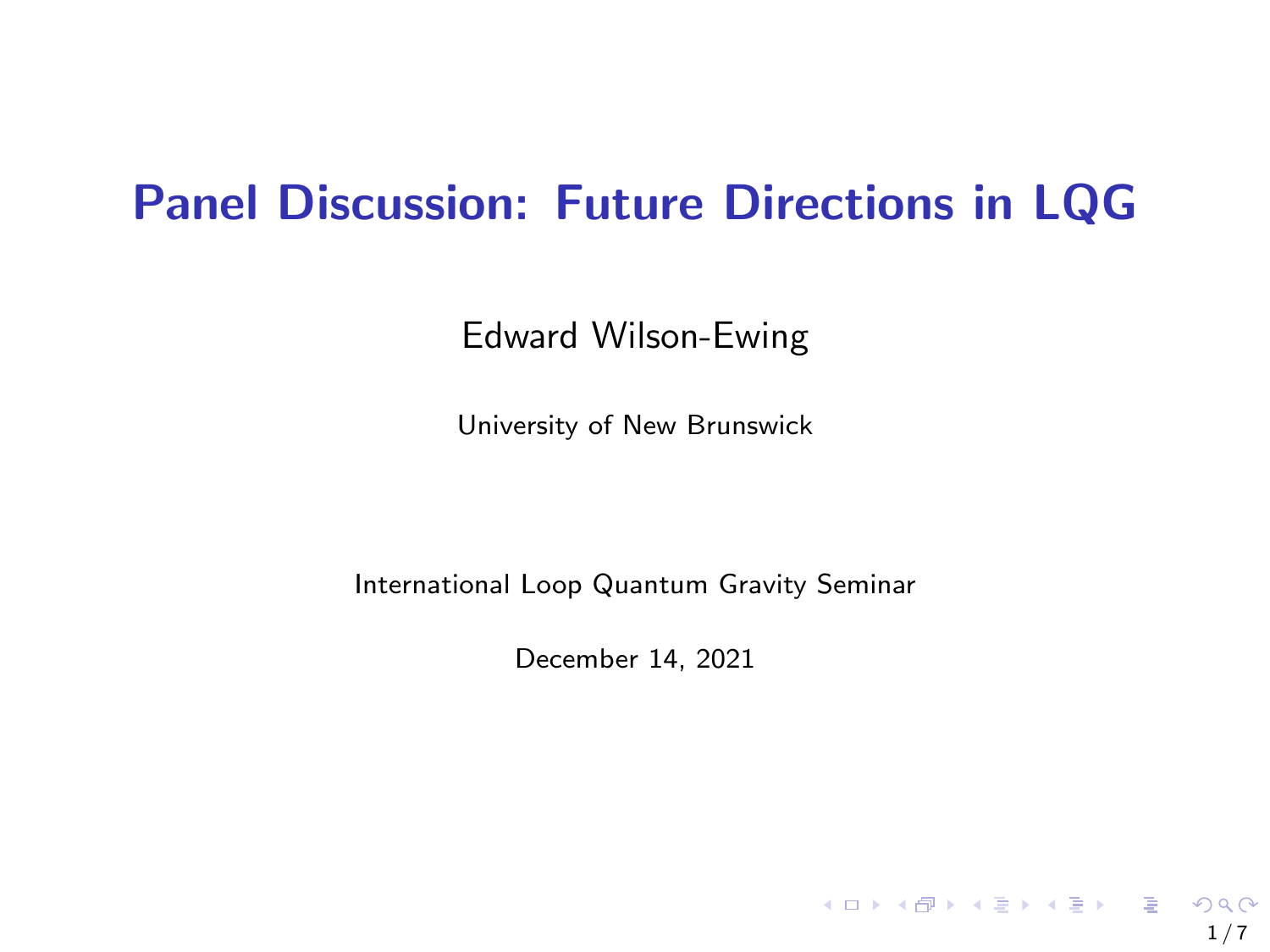## <span id="page-1-0"></span>Ultimate Goal

 $\blacktriangleright$  ...

The ultimate goal of any physical theory is to **describe nature**. or at least some aspect of nature.

For quantum gravity, this means understanding:

- $\blacktriangleright$  the role of quantum mechanics in space-time physics,
- $\blacktriangleright$  the microscopic structure of space-time,
- $\blacktriangleright$  physics of the early universe,
- $\blacktriangleright$  physics of black holes,

There are many important open problems, I will focus on those concerning applications to cosmology and black holes.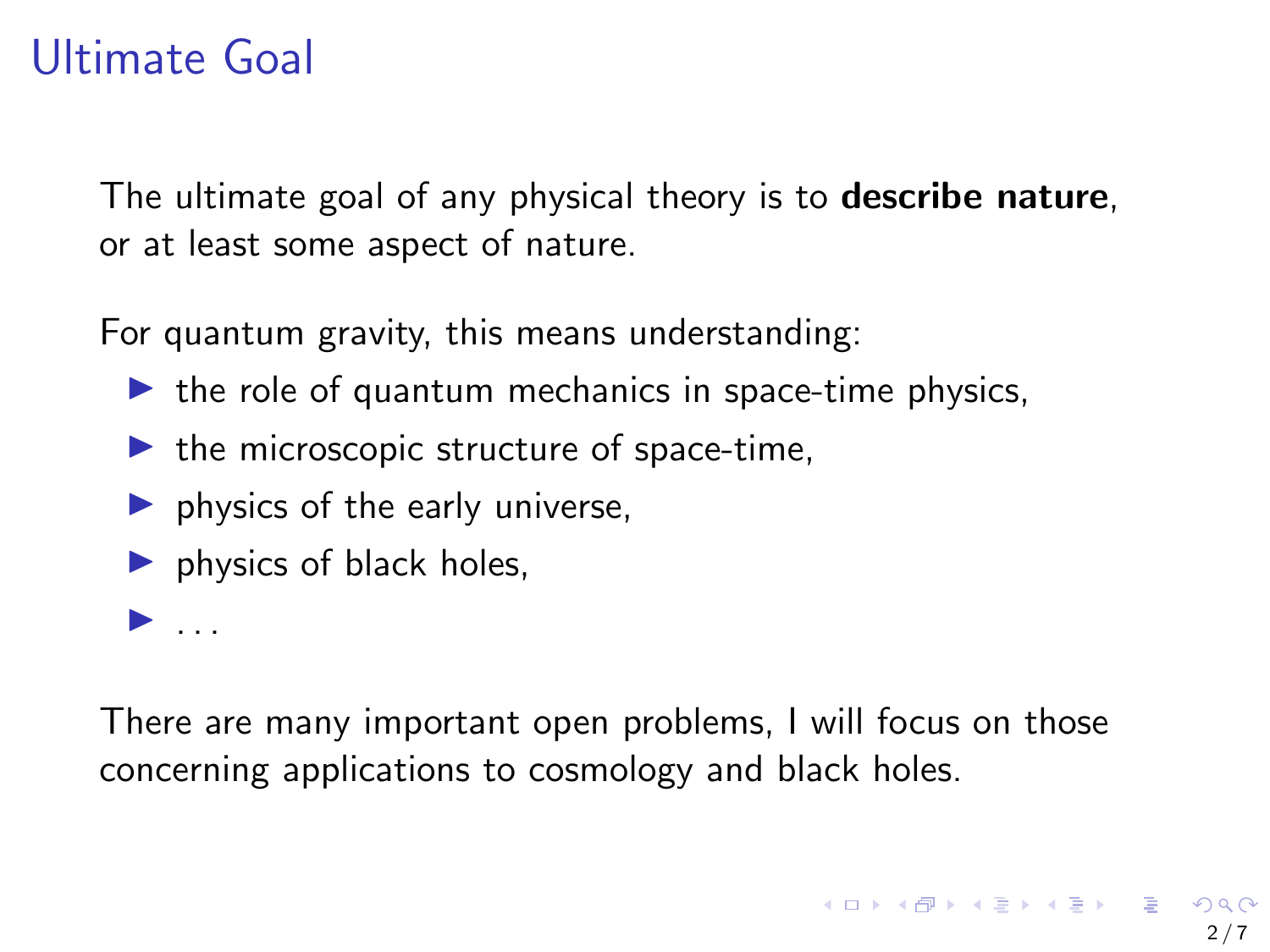# General Comments

Studying cosmology and black holes for:

- $\triangleright$  Contact with observations.
- $\blacktriangleright$  Partial guidance for theory development.

Recent and ongoing work has been fruitful:

- $\blacktriangleright$  Cosmology:
	- Loop quantum cosmology: background  $+$  perturbations,
	- Singularity resolution, bounce,
	- Contact with cosmic microwave background,
- $\blacktriangleright$  Black Holes:
	- Black hole entropy,
	- Singularity resolution,

and more.

Here I will point out some directions for future research that I think are especially important and promising[.](#page-1-0)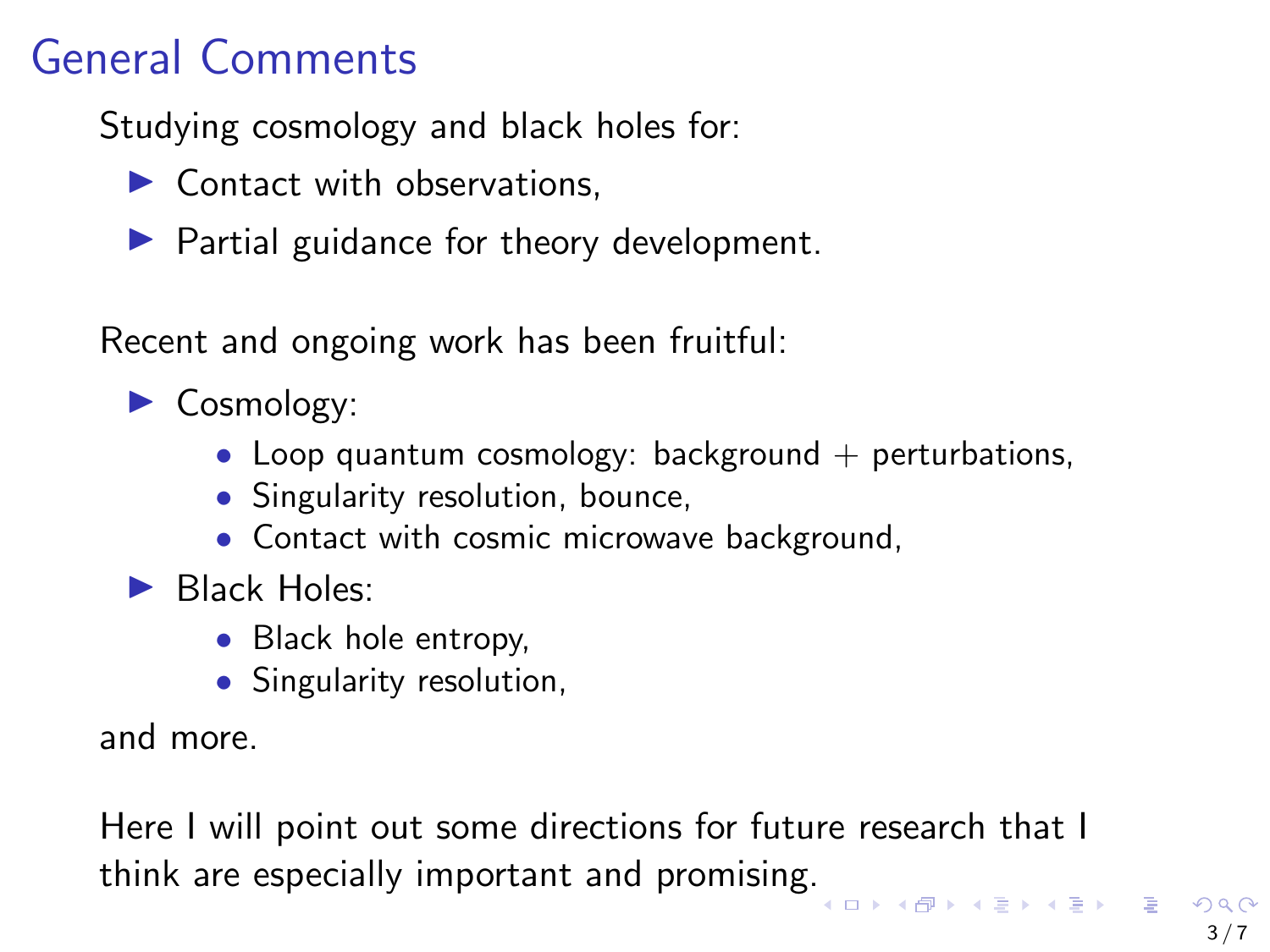# Next Steps: Relation between LQC and LQG

Loop quantum cosmology has been very successful. Its construction is motivated by loop quantum gravity, but it is not derived from LQG.

- $\blacktriangleright$  How can we extract the cosmological sector of LQG? Does this give LQC (at least approximately)?
- $\blacktriangleright$  Is it easier to construct cosmological states in a particular framework (canonical LQG, spin foams, group field theory)?
- In terms of spin-networks, do cosmological states in  $LQG$ correspond to graphs with many small-volume nodes with dynamical N, or a few large-volume nodes with dynamical V, or something in between? Is a different representation better?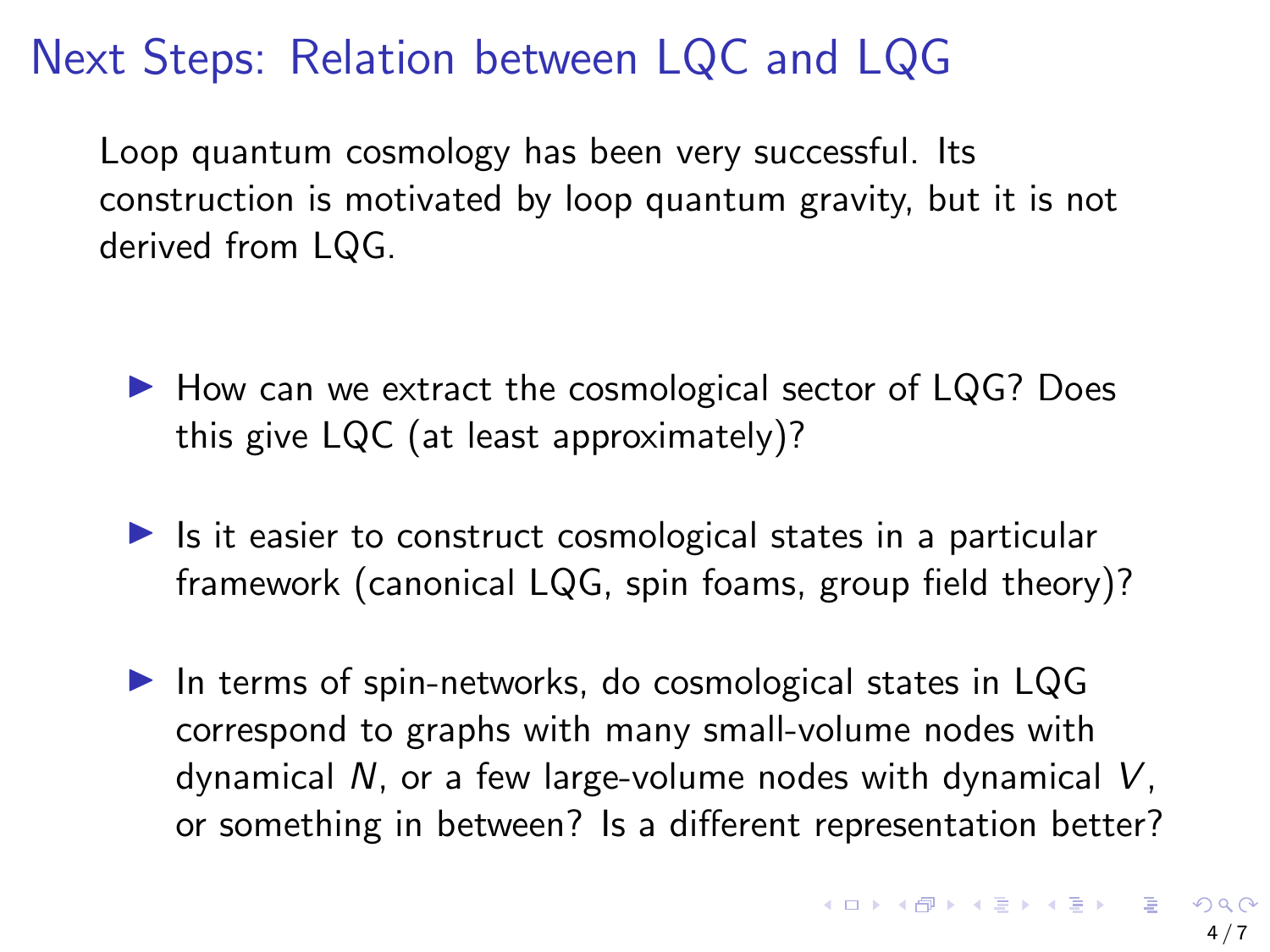## Next Steps: Trans-Planckian Problem in Cosmology

In an expanding universe, the physical wavelength of Fourier modes of cosmological perturbations are red-shifted.

So long-wavelength modes today, satisfying  $\lambda(t_{\text{today}}) \gg \ell_{\text{Pl}}$ , had a shorter wavelength in the early universe.

Some would have initially been trans-Planckian:  $\lambda(t_i) < \ell_{\text{Pl}}$ .

Do trans-Planckian modes exist?

- If yes, how are their dynamics modified by quantum gravity? • Is there no Planck-scale cutoff?
- If no, how are new modes created in an expanding universe? • What about unitarity?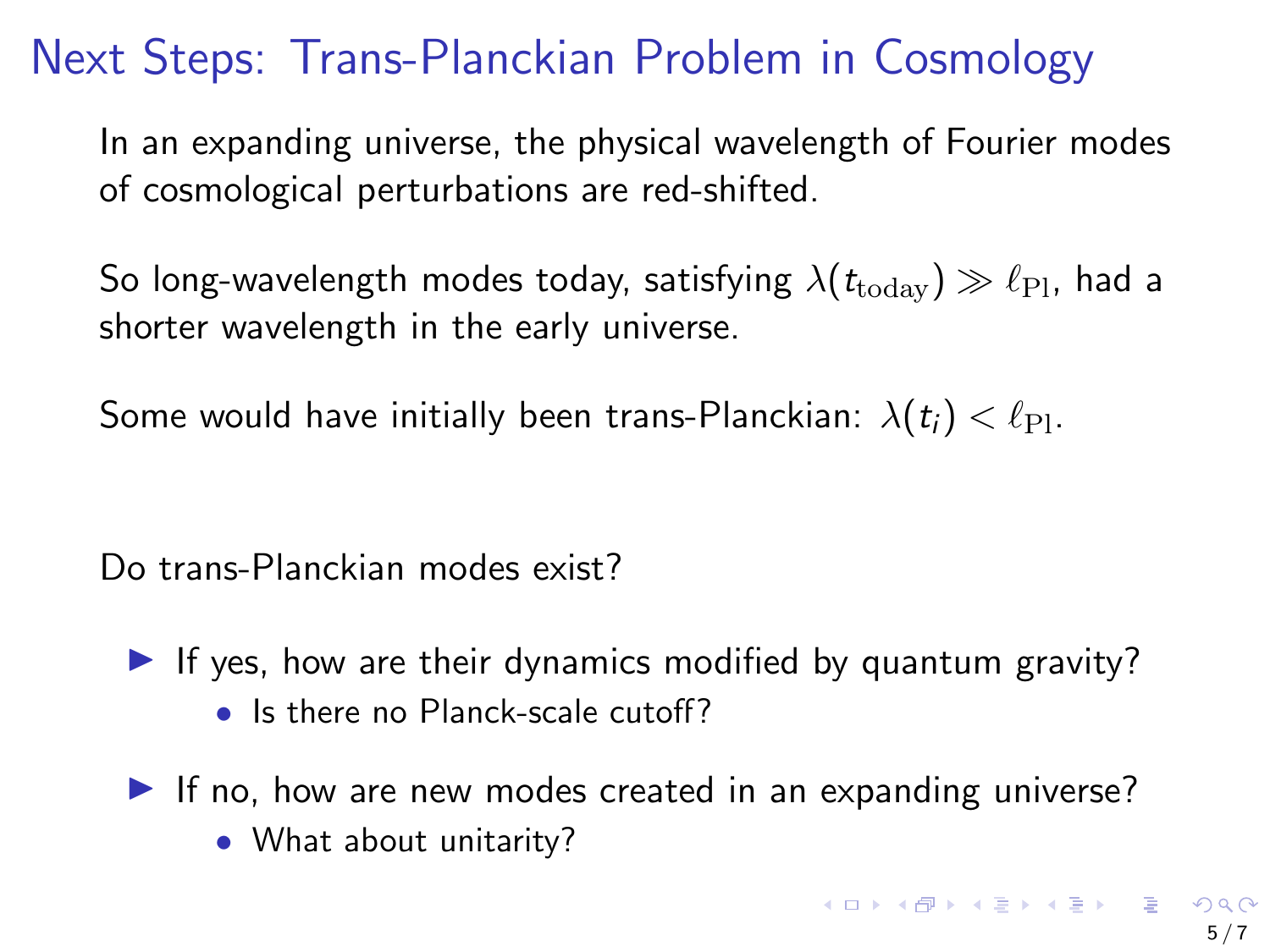### Next Steps: Black Hole Collapse

The lifetime of a black hole is complex and not fully understood:

- $\blacktriangleright$  Late stages: Hawking evaporation, information loss problem,
- $\blacktriangleright$  Early stages: singularity formation/avoidance.

Can we track the evolution of a quantum black hole, from its formation to its eventual disappearance?

#### Key points:

- Include matter. (Is classical GR misleading for  $QG$ ?)
- $\blacktriangleright$  How is the singularity avoided? Is the space-time extended?
- ▶ Are young and old black holes different?
- $\blacktriangleright$  Track information: where does it go, how is it transferred between geometry and matter at different times, is it lost?

 $\qquad \qquad \exists \quad \mathbf{1} \in \mathbb{R} \; \; \forall \; \mathbf{1} \in \mathbb{R} \; \; \forall \; \mathbf{1} \in \mathbb{R} \; \forall \; \mathbf{1} \in \mathbb{R} \; \forall \; \mathbf{1} \in \mathbb{R} \; \forall \; \mathbf{1} \in \mathbb{R} \; \forall \; \mathbf{1} \in \mathbb{R} \; \forall \; \mathbf{1} \in \mathbb{R} \; \forall \; \mathbf{1} \in \mathbb{R} \; \forall \; \mathbf{1} \in \mathbb{R} \; \forall \; \mathbf{1}$